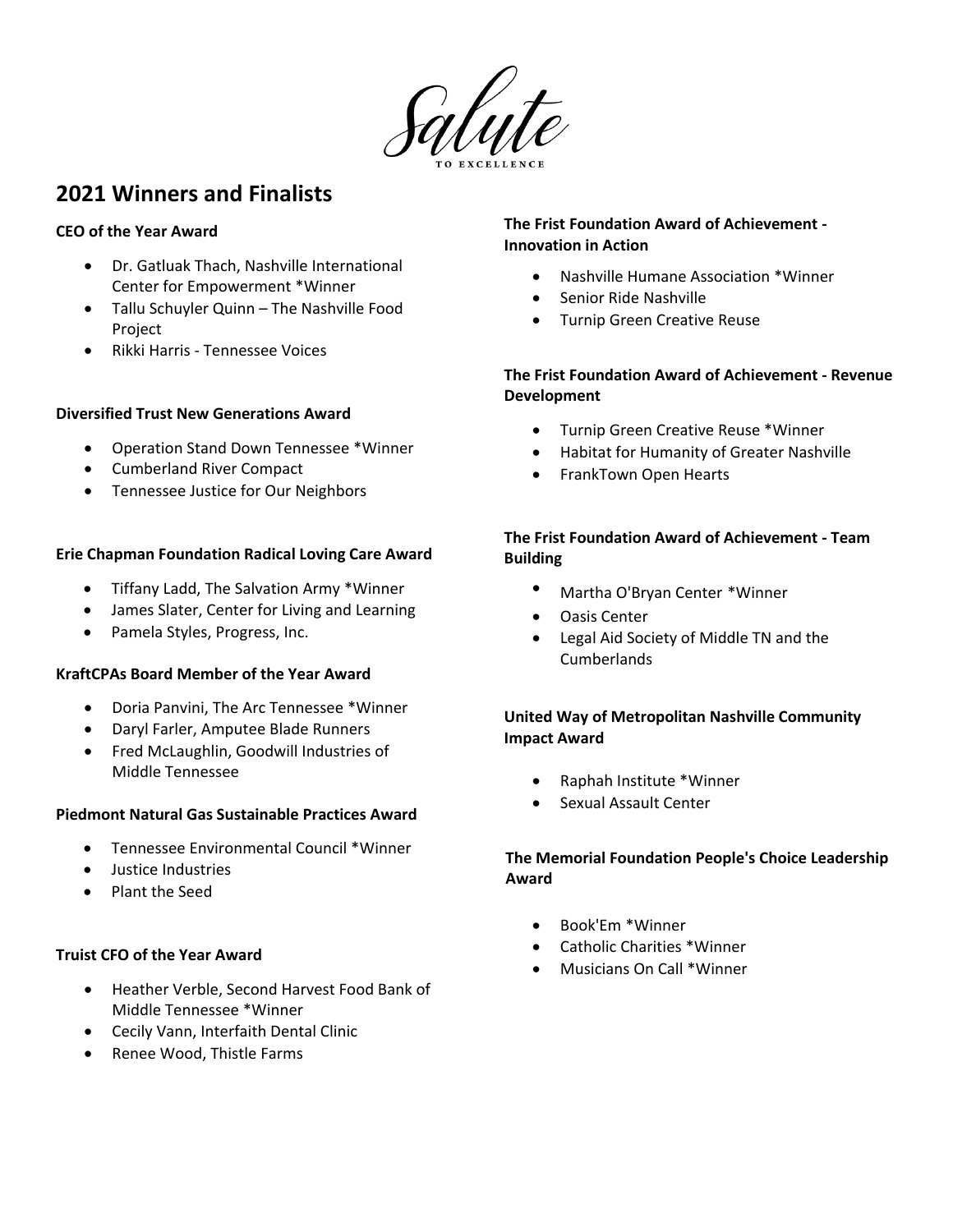

# **Bank of America CEO of the Year Award**

- Lori Adukeh 100 Black Men of Middle Tennessee \*Winner
- Hal Cato Thistle Farms
- Lindsey Harris and Stephanie Teatro Tennessee Immigrant and Refugee Rights Coalition

# **Diversified Trust New Generations Award**

- Big Brothers Big Sisters of Middle Tennessee \*Winner
- Boys & Girls Clubs of Middle Tennessee
- Tennessee Justice Center

# **Erie Chapman Foundation Servant's Heart Award**

- Anthony Charles Men of Valor \*Winner
- Sharon Travis Sexual Assault Center
- Ken Engel Nashville Rescue Mission

#### **KraftCPAs Board Member of the Year Award**

- Melinda Balser, The Nashville Food Project \*Winner
- Eddie DeGarmo, FrankTown Open Hearts
- Luther Wright, Jr., STARS

#### **Piedmont Natural Gas Sustainable Practices Award**

- Habitat for Humanity of Greater Nashville \*Winner
- Justice Industries
- Turnip Green Creative Reuse

#### **SunTrust Foundation CFO of the Year Award**

- Mario Flores HOPE Family Health \*Winner
- Deidre Matthews Monroe Harding
- Courtney Hatfield Mental Health America of the MidSouth

# **The Frist Foundation Award of Achievement - Innovation in Action**

- Urban Green Lab \*Winner
- Girl Scouts of Middle Tennessee
- YWCA Nashville & Middle Tennessee

# **The Frist Foundation Award of Achievement - Revenue Development**

- Harvest Hands Community Development Corporation \*Winner
- Thistle Farms
- Project Return

# **The Frist Foundation Award of Achievement - Team Building**

- Boys & Girls Clubs of Middle TN Cleveland Park Boys & Girls Club \*Winner
- Nourish Food Bank Nourish Hub
- Conexión Américas- Envision Nolensville Pike Collaborative

# **The Healing Trust Catalyst for Change**

- The Arc Tennessee\*Winner
- Tennessee Immigrant and Refugee Rights Coalition
- Sexual Assault Center

#### **The Healing Trust Compassionate Care Award**

- Bridges for the Deaf and Hard of Hearing \*Winner
- Crossroads Campus
- HOPE Family Health

#### **The Memorial Foundation Leadership Award**

- St. Luke's Community House \*Winner
- Fannie Battle Day Home for Children
- FrankTown Open Hearts Ministry

# **United Way of Metropolitan Nashville Community Impact Award**

- ACE Nashville \*Winner
- Adult Education Collective Impact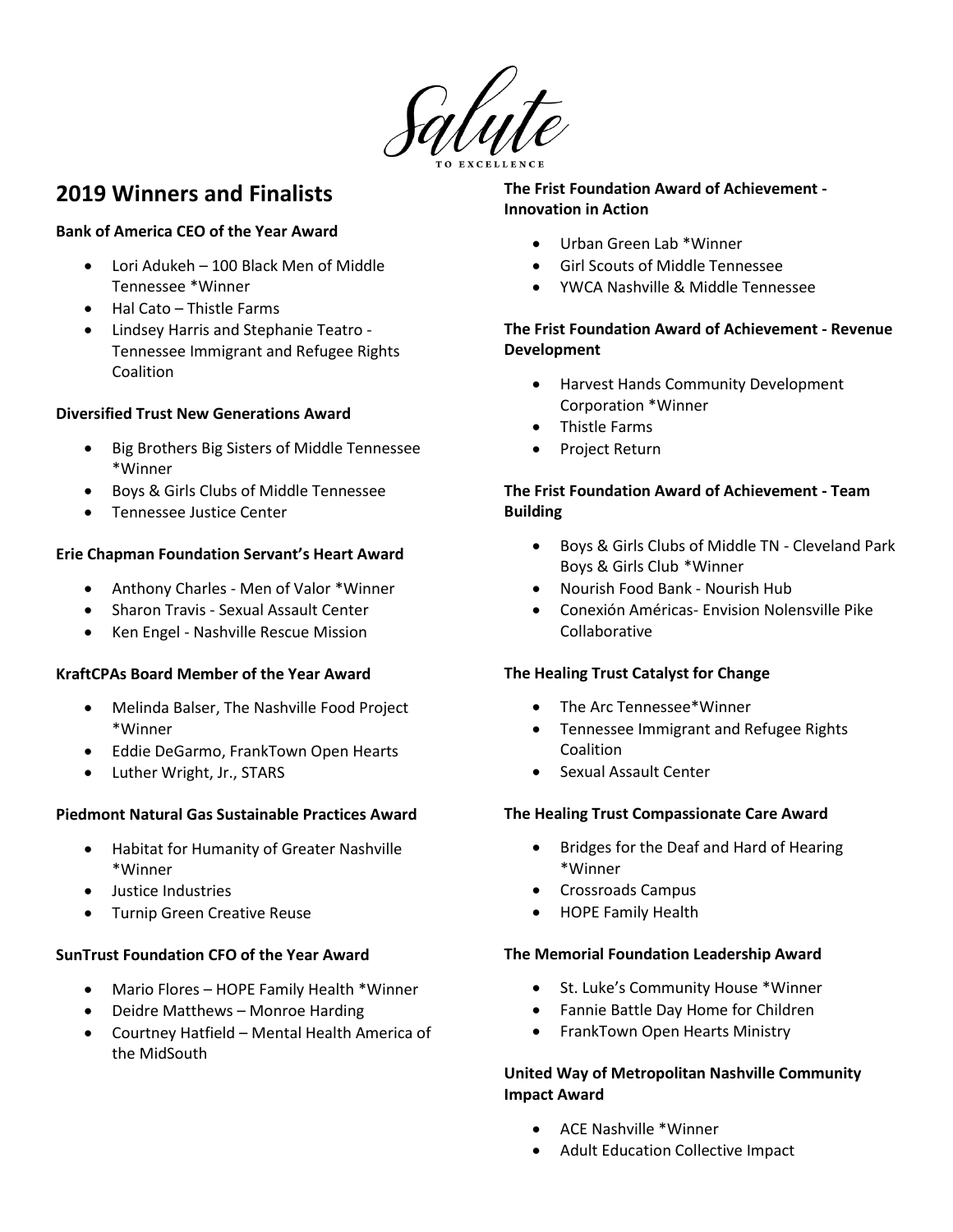

# **Bank of America CEO of the Year**

- Jaynee K. Day, Second Harvest Food Bank of Middle Tennessee \*Winner
- Heather Higgins, First Steps, Inc.
- Tallu Schuyler Quinn, The Nashville Food Project

# **Diversified Trust New Generations**

- Nashville in Harmony \*Winner
- NASBA Center for Public Trust
- United Way of Rutherford and Cannon Counties

# **Erie Chapman Foundation Servant's Heart**

- Kawema, Communities in Schools of Tennessee \*Winner
- Jane Beasley, Tennessee Justice Center
- Michael Desjardins, Matthew Walker Comprehensive Health Center

#### **KraftCPAs Board Member of the Year**

- Harriet Karro, Gilda's Club Middle Tennessee \*Winner
- Lisa Campbell, Sexual Assault Center
- Lucia Folk, Arts & Business Council of Greater Nashville

# **Piedmont Natural Gas Sustainable Practices**

- Country Music Hall of Fame and Museum \*Winner
- The Nashville Food Project
- Urban Green Lab

## **Skanska Educational Enhancement**

- Southern Word \*Winner
- Communities in Schools of Tennessee
- Moves & Grooves, Inc.

# **SunTrust Foundation CFO of the Year**

- Louis Orman, Boys & Girls Club of Middle Tennessee \*Winner
- Robert Adams-Ghee, Soles4Souls
- Leslie McGilberry, Siloam Health

#### **The Frist Foundation Innovation in Action**

- Men of Valor \*Winner
- Crossroads Campus
- Nations Ministry Center

# **The Frist Foundation Revenue Development**

- NASBA Center for Public Trust \*Winner
- Crossroads Pets
- Pet Community Center

# **The Frist Foundation Team Building**

- Pet Community Center (and Metro Animal Care and Control) \*Winner
- Council on Aging of Middle Tennessee (and the Senior Transportation Leadership Coalition)
- YWCA Nashville & Middle Tennessee (Lethality Assessment Program)

# **The Healing Trust Catalyst for Change**

- Prevent Child Abuse Tennessee \*Winner
- Bridges for the Deaf and Hard of Hearing
- Oasis Center

#### **The Healing Trust Compassionate Care**

- The Nashville Food Project \*Winner
- Alive Hospice
- Medical Foundation of Nashville

#### **The Memorial Foundation Leadership**

- Tennessee Justice Center \*Winner
- Boys & Girls Clubs of Middle Tennessee
- Dismas House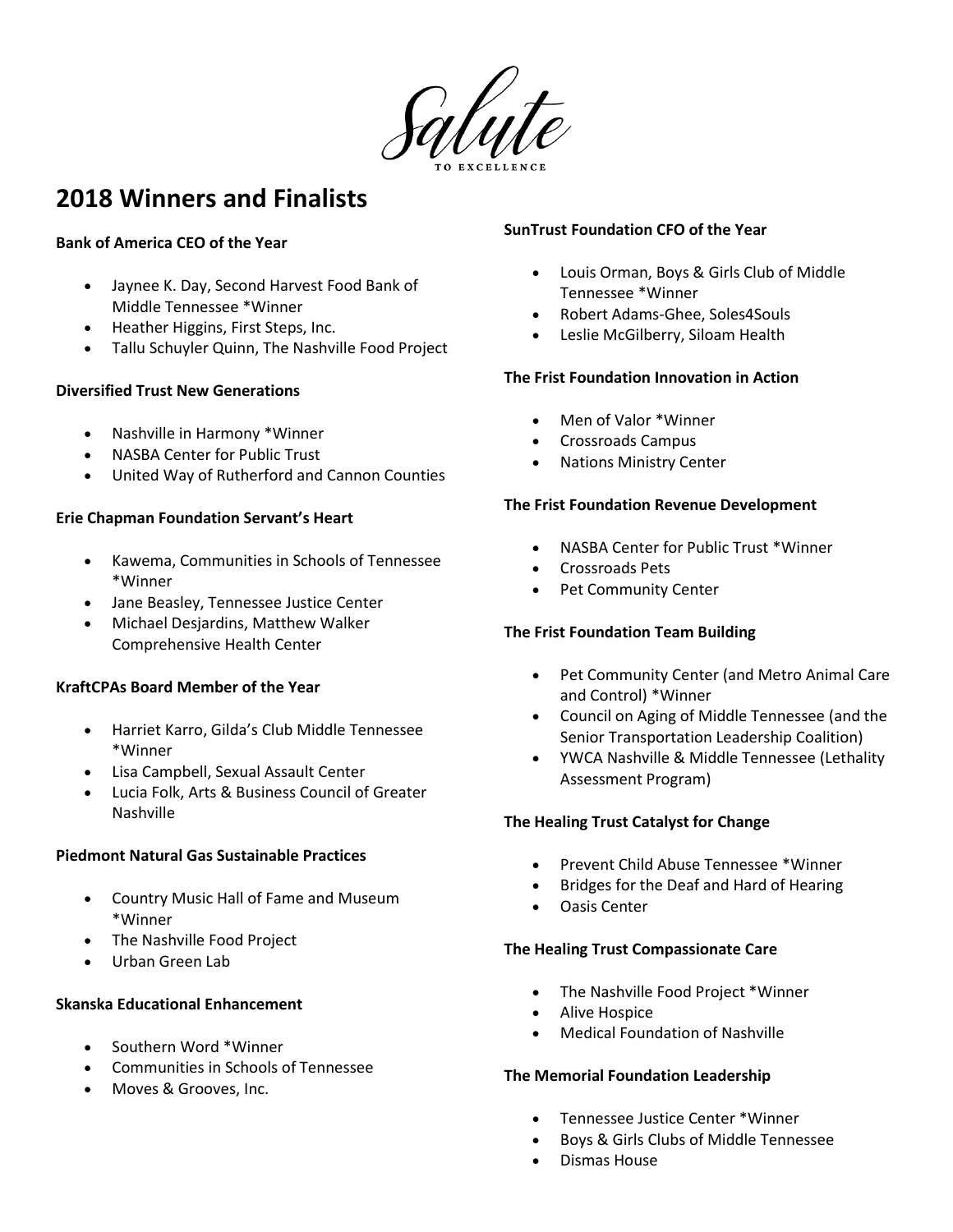

# **Bank of America CEO of the Year**

- Stephanie Silverman, Belcourt Theatre \*Winner
- Ann Pruitt, Tennessee Alliance for Legal Services
- Tom Starling, Mental Health America of Middle Tennessee

# **Diversified Trust New Generations**

- Faith Family Medical Center Medical Clinic \*Winner
- Insight Counseling Centers The Nashville Mood
- Tennessee Immigrant & Refugee Rights Coalition — The InterNASHional Food Crawl

# **Erie Chapman Foundation Servant's Heart**

- Josh Butler, Preston Taylor Ministries \*Winner
- James (Jim) Johnson, Nashville Cares
- Linda Joseph, Nourish Food Bank

#### **KraftCPAs Board Member of the Year**

- Ron Carter, Tennessee Kidney Foundation \*Winner
- Jennifer Frist, Nashville Zoo
- Ed Cole, Council on Aging of Middle Tennessee

#### **Piedmont Natural Gas Sustainable Practices**

- Second Harvest Food Bank of Middle Tennessee \*Winner
- Soles4Souls
- Habitat for Humanity

### **Skanska Educational Enhancement**

- Junior Achievement BizTown Expansion for MNPS \*Winner
- STARS Student Assistance Program
- Country Music Hall of Fame Words & Music

#### **SunTrust Foundation CFO of the Year**

- Cynthia Whetstone, STARS Nashville \*Winner
- Annabelle Cruz-Orengo, Family & Children's Service
- Cassie Fahrney, Cheekwood

# **The Frist Foundation Innovation in Action**

- Tennessee Justice Center \*Winner
- Second Harvest Food Bank of Middle Tennessee
- St. Luke's Community House

#### **The Frist Foundation Revenue Development**

- The Nashville Food Project \*Winner
- Nashville Symphony
- Belcourt Theater

# **The Frist Foundation Team Building**

- Nashville Education, Community and Arts Television (NECAT) \*Winner
- Soles4Souls
- The Nashville Food Project

# **The Healing Trust Catalyst for Change**

- Tennessee Justice Center \*Winner
- Tennessee Health Care Campaign
- Mental Health America of Middle Tennessee

#### **The Healing Trust Compassionate Care**

- Disability Rights Tennessee \*Winner
- The Next Door
- Hope Clinic for Women

#### **The Memorial Foundation Leadership Award**

- HOPE Family Health \*Winner
- The Contributor
- Neighborhood Resource Center